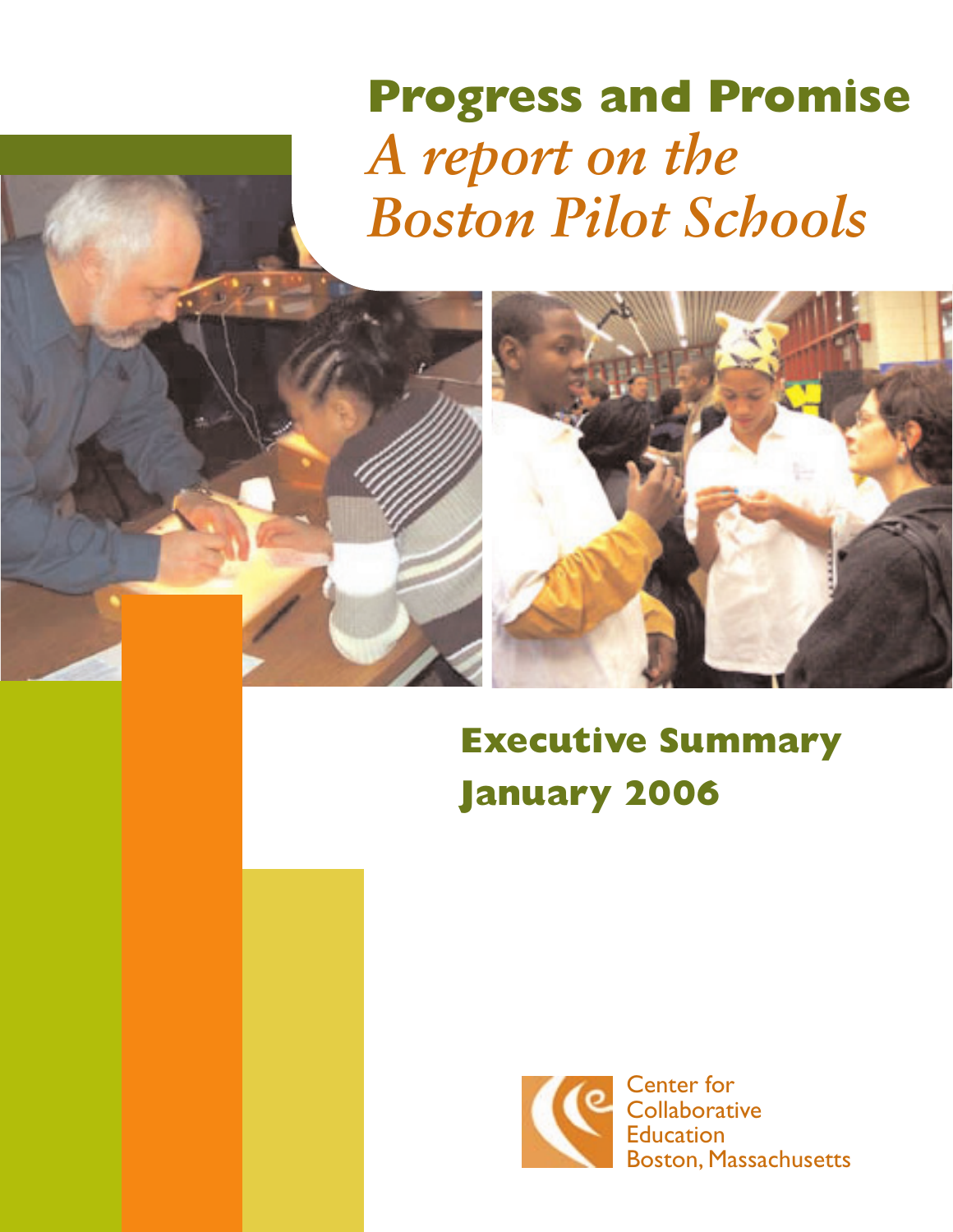

**New research conducted** by Boston's Center for

Collaborative Education documents significant achievement by students who attend the city's Pilot Schools. Pilot School students are performing better than the district averages across every indicator of student engagement and performance, including the statewide standardized assessment (MCAS). In other standard measures, Pilot School students show better rates of attendance and fewer out-of-school suspensions, and more go on to attend university or technical college after they graduate.



#### **Key findings of the report**<sup>1</sup>

#### *Academic Performance*

**• Higher performance on the state standardized test the Massachusetts Comprehensive Assessment System (MCAS)**

When MCAS scores of students at Pilot Schools are compared to BPS averages, Pilot School students consistently score better. For example, 46 percent of the Pilot School fourth graders were rated *advanced* or *proficient* in the grade 4 English Language Arts (ELA) MCAS, compared to 29 percent of BPS students. Math scores were also far apart, with 37 percent of Pilot School fourth-grade students scoring advanced or proficient, compared to 21 percent of BPS students. The percentage of fourth-grade students that received *passing* scores in the math and ELA MCAS tests was also higher in Pilot Schools, although the difference was smaller.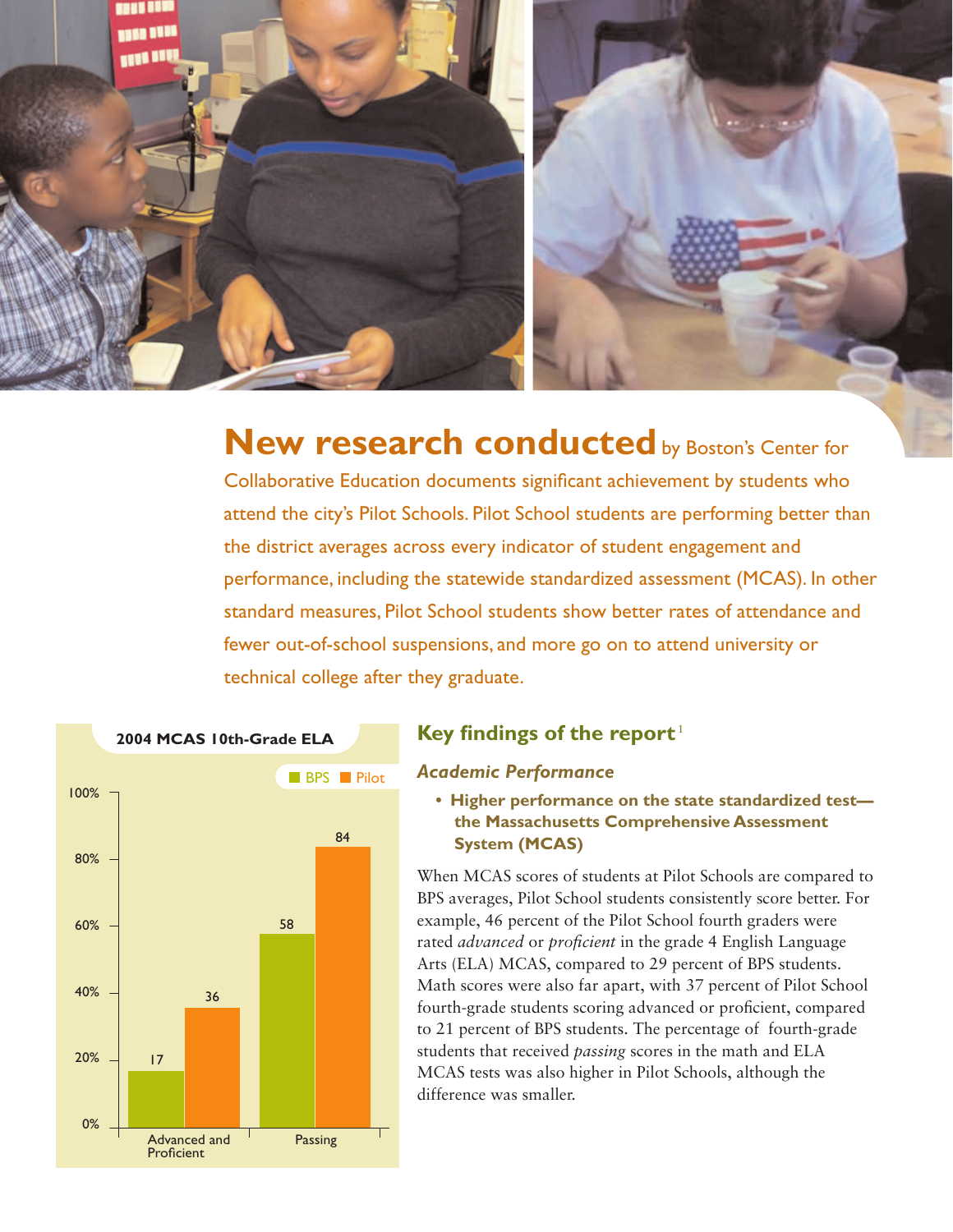

**"**Our vision is to help every student, when they leave us, to not only get to college, but to get them through college.**"** — Principal

**"**I like the [idea] of this school being a college prep [school]. We have a lot more discussions in the classroom, and the teachers involve every student.**"** — Student

The tenth-grade English Language Arts test showed a particularly wide disparity between Pilot School students and BPS students. On average, 84 percent of Pilot School students passed the test, compared to 58 percent of BPS students. As a proportion, more than twice as many Pilot School students were in the advanced/proficient category as BPS students.

Tenth-grade math MCAS scores were similarly higher than those posted by BPS high schools. 80 percent of Pilot School students passed the tenth-grade math MCAS test, compared to 59 percent of BPS students.

It is noteworthy that the difference in performance between Pilots and BPS schools increased by grade level—so that the largest differences in MCAS performance are at the high school level. This difference is also seen in the engagement indicators of attendance and suspension levels discussed below.

#### **• Higher college-going rate**

A higher proportion of Pilot School students continue their education at a university or a technical college, as compared to BPS graduates.<sup>2</sup> The average for all Pilot Schools is 79 percent, compared to an average of 67 percent for all BPS graduates. Individual Pilot Schools did far better than the average. For example, 94 percent of students graduating from Fenway High School, a Pilot School, attended university or technical college. One Pilot School, Greater Egleston Community High School, posted a percentage of students going on to university or technical college that was lower than the BPS average—50 percent compared to 67 percent. However, that reflects in part Greater Egleston's mission, which is to serve students who have previously left or dropped out of other high schools.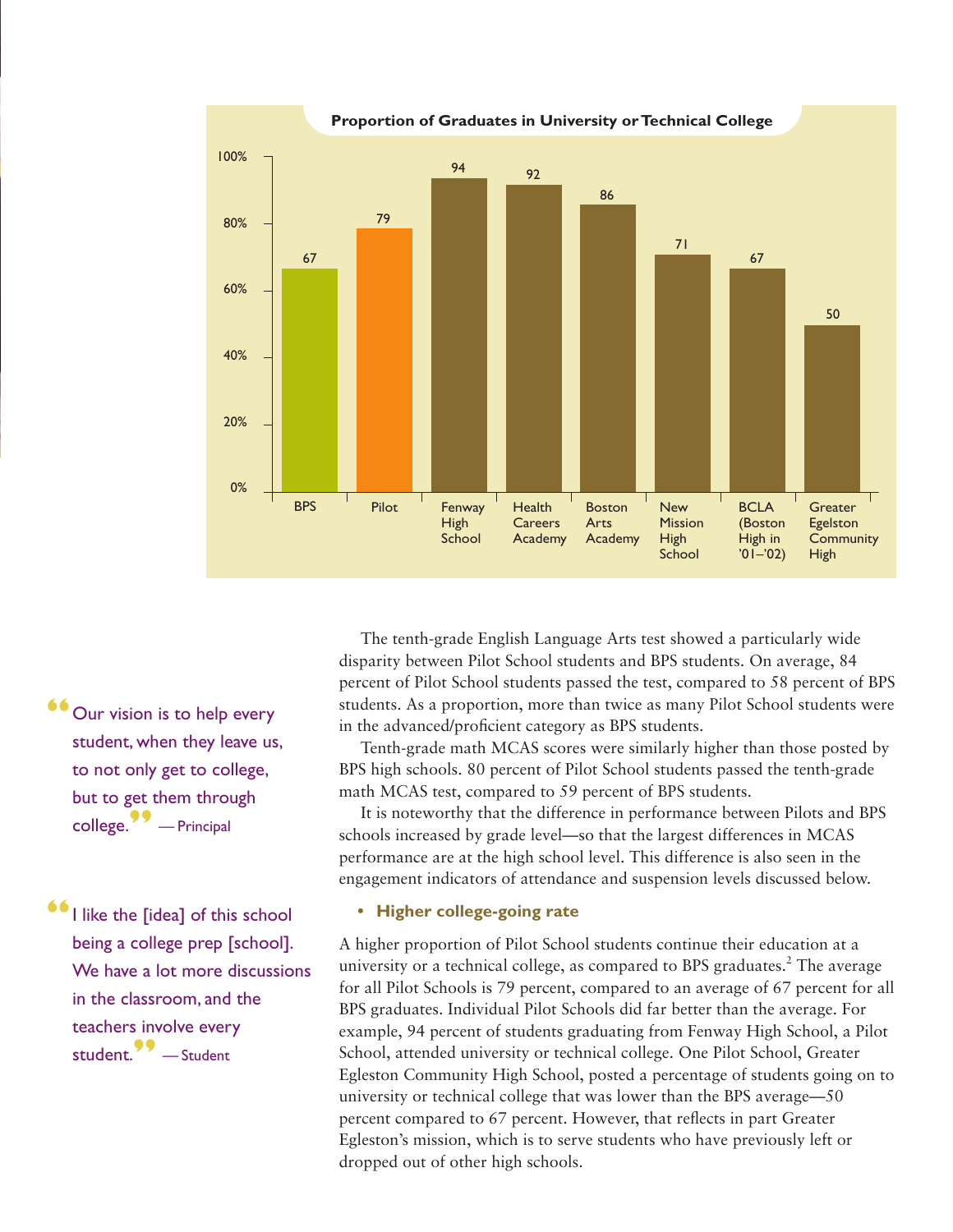

School teachers, students, and families have created models of educational excellence *within* the BPS system.

#### *Engagement*

- **Higher attendance rates**
- **Lower suspension rates**
- **Lower in-district and out-of-district transfer rates**

For attendance, elementary Pilot Schools posted a median rate of 97 percent, compared to 96 percent for BPS elementary schools. Pilot middle schools posted a median attendance rate of 97 percent, compared to 94 percent in BPS middle schools. And for high schools, the Pilot School median attendance rate was 95 percent, compared to a BPS high school rate of 89 percent.

For out-of-school suspension rates, BPS elementary schools posted an average of 3 percent, compared to 1 percent for Pilot Schools. Among middle schools, BPS schools posted an average of 14 percent, compared to 12 percent for Pilot Schools. And for high schools, BPS had a rate of 9 percent out-ofschool suspensions compared to 5 percent for Pilot Schools.

Boston School Superintendent Thomas Payzant says he is encouraged by the results of the study. "What this report shows is that real progress that can change the lives of students is possible. Pilot Schools have made an invaluable contribution to public education in Boston." The Pilot Schools have grown and thrived under Payzant's ten-year stewardship. Payzant points out that many other school systems around the country continue to send observers to Boston to see Pilot Schools, an important part of the Boston Public Schools' comprehensive pre-K through 12 reform plan.

Richard Stutman, president of the Boston Teachers' Union, is also proud of the progress Pilot Schools have made. "This report shows that the Pilot model is a vital avenue for teacher growth and innovation. It is important for us that the lessons and best practices learned from Pilots be considered for other schools. It's exciting to see the progress that has been made by Boston students."

#### **Pilot Schools are Boston Public Schools**

The Pilot Schools—which operate with autonomy within the school district were created in 1995 through a unique partnership that included the mayor, the office of the superintendent, the school committee, and the teachers' union. Boston is the only city in the country to create Pilot Schools to serve as models of innovation, with the purpose of identifying "best practices" and sharing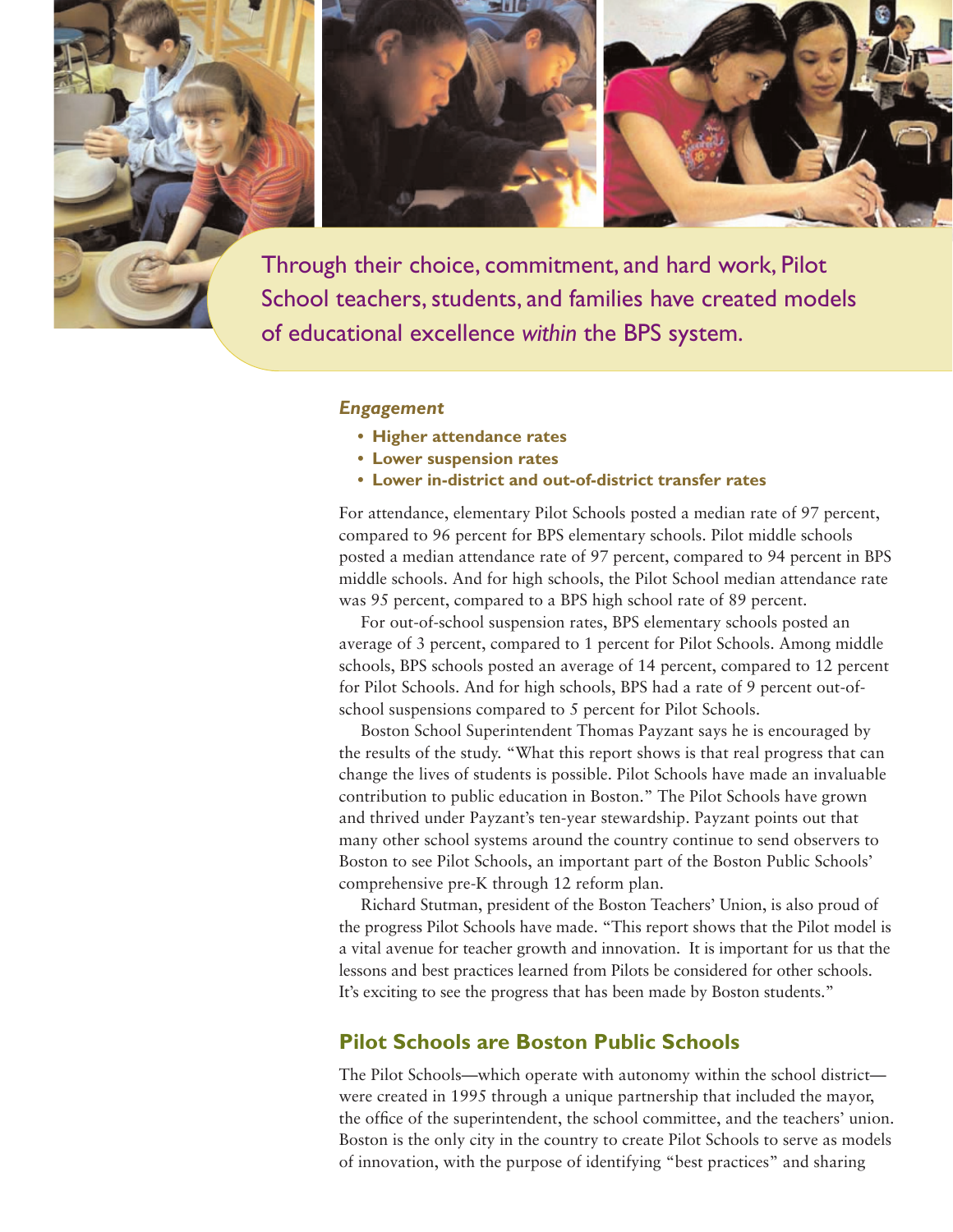them with public school educators in Boston and beyond. In addition to educating the children who attend them, the Pilot Schools serve as research and development laboratories, creating and assessing strategies that can create success within an urban public school system.

Students in Pilot Schools are on the whole representative of students in the public system with regard to economic status; race and ethnicity; and in the proportion of mainstream special education students attending the schools.<sup>3</sup> As well, over time Pilot Schools are becoming increasingly more representative of students with moderate to severe special needs. The number of Pilot Schools has grown from the first year, when 5 Pilot Schools enrolled about 1.5 percent of the BPS population. Today, 19 schools (pre-K through 12) in Boston use the Pilot School model to serve 5,900 students, or about 10 percent of the public school population.<sup>4</sup> By creating the Pilot Schools—which offer choice, smallness, and accountability—the Boston Public Schools have taken on a national leadership role in urban school reform.

### **Key features of Pilot Schools**

Although they serve essentially the same student population, Pilot Schools are different from traditional public schools in significant ways. Pilot Schools have far more autonomy over their resources (including budget, staffing, curriculum, governance, and the calendar) in order to best serve their students. While Pilot Schools employ a diversity of educational approaches, they share certain key characteristics. Pilot Schools are:

- **Accountable.** Pilot Schools have developed a set of consistent benchmarks against which performance is evaluated that connect the vision of the particular school to the work done by each student.
- **Small and Nurturing.** Pilot Schools place great emphasis on creating a nurturing school culture in which teachers attend closely to each student's learning needs. Only 2 of the 19 Pilot Schools have more than 500 students, and both of them are organized into multiple small academies.
- **Vision-Driven.** Every Pilot School has created a vision focused on equity and the fundamental belief in every child's potential. This vision shapes the teaching and the work of every member of the school community. Pilot Schools have the power then to hire teachers and staff who can support this vision.

## **Pilot Schools use their autonomy to improve teaching and learning**

The report emphasizes that Pilot Schools have used their autonomy to create curriculum, assessment, and school structures that support high expectations and achievement. Pilot Schools commit to making time for faculty collaboration and planning—which are crucial for improving a school's culture and performance. With the same per pupil budget as BPS schools, Pilot Schools as compared to the district average have:

**• Low class sizes** (average of 20 in elementary schools and 19 in secondary schools).

#### **Five Autonomies:**

- Budget
- Staffing
- Curriculum, Instruction, and Assessment
- Governance and Policies
- Schedule